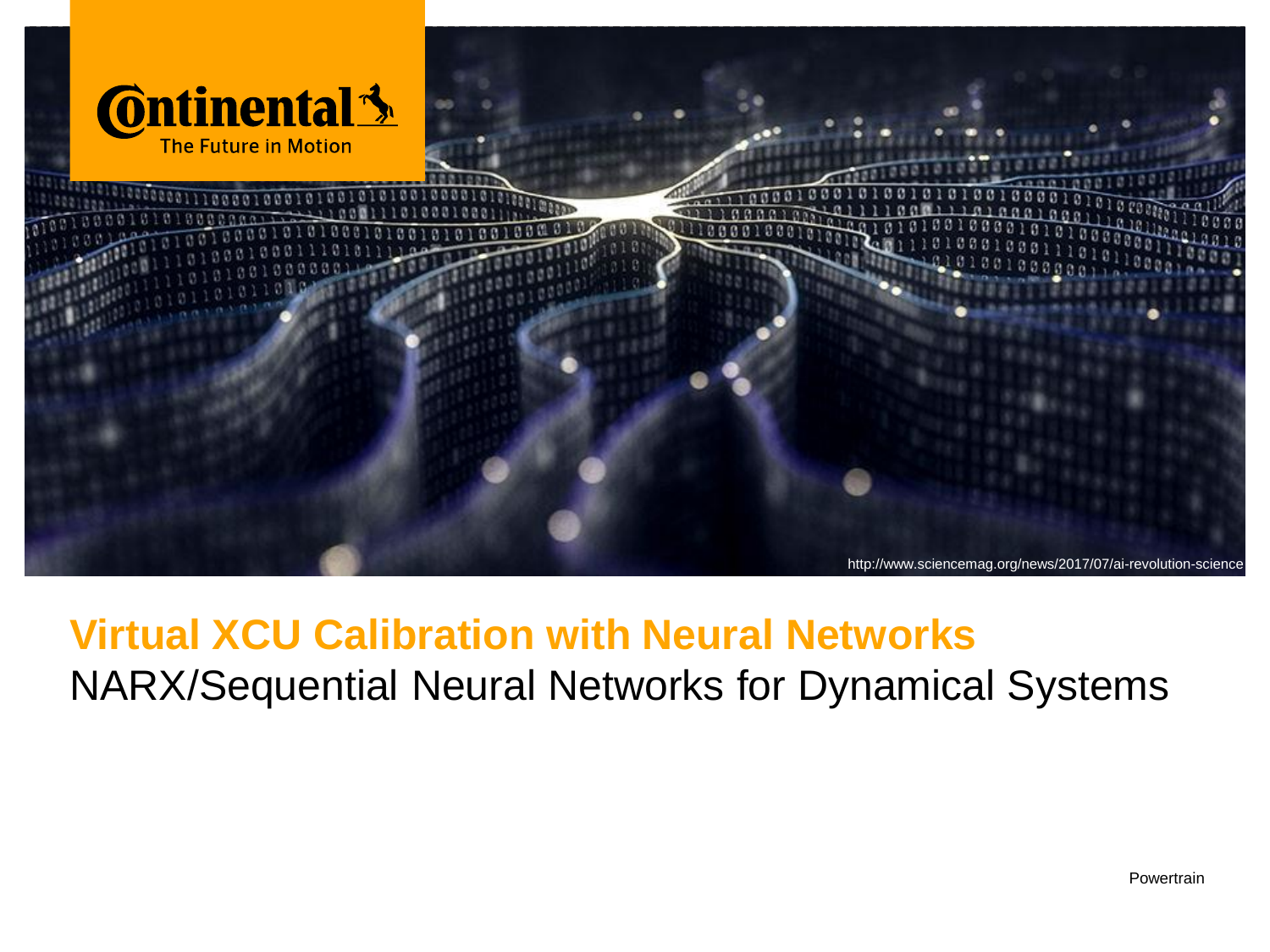# **Agenda**

- **1 Classical ECU Functions**
- **2 Deep Dynamical Systems**
- **3 Deploying AI As Virtual Testbench**

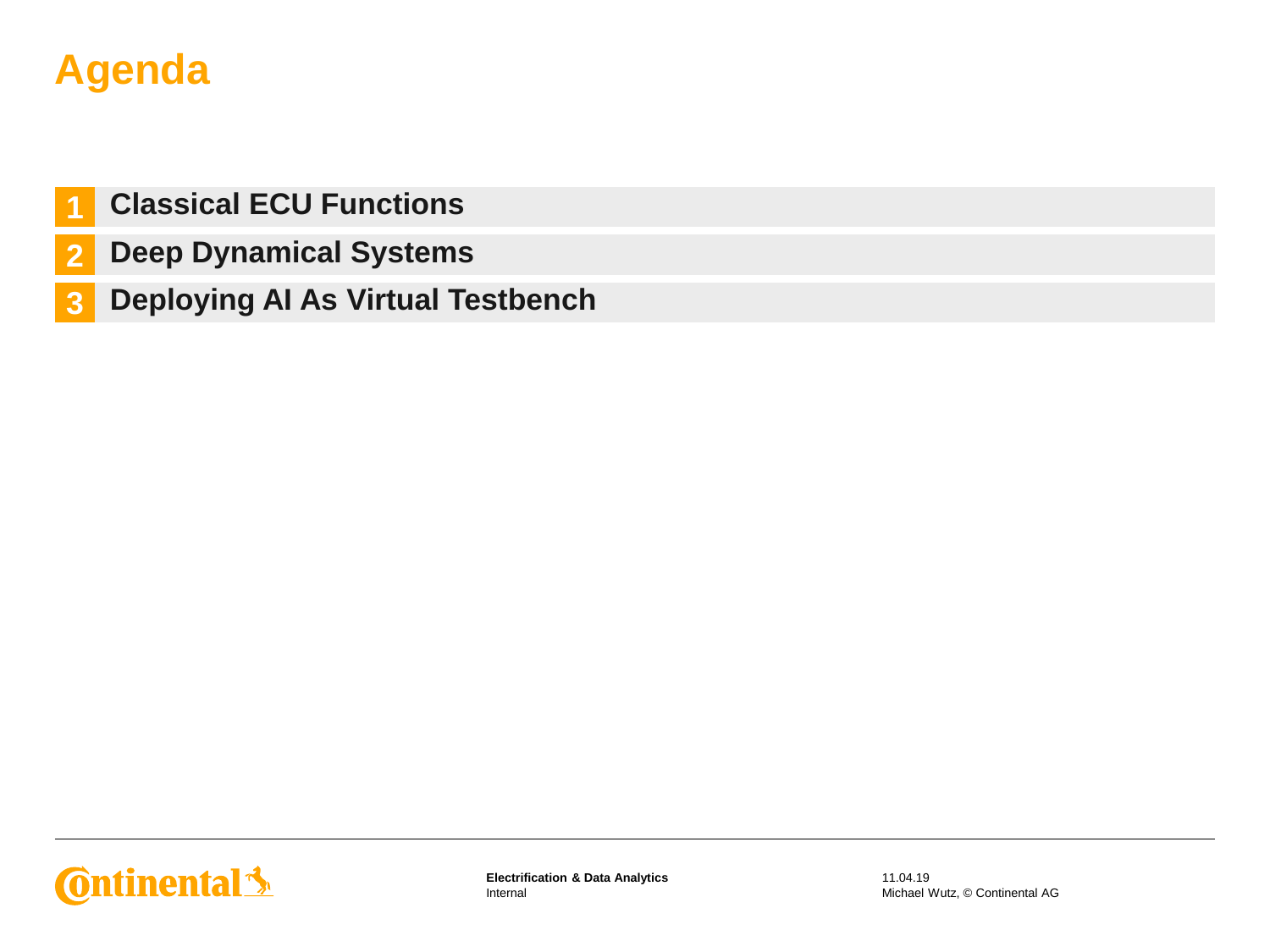# **Classical ECU Functions** What is an ECU Function ?

› Mapping Input Signals to Output signals





Internal **Electrification & Data Analytics**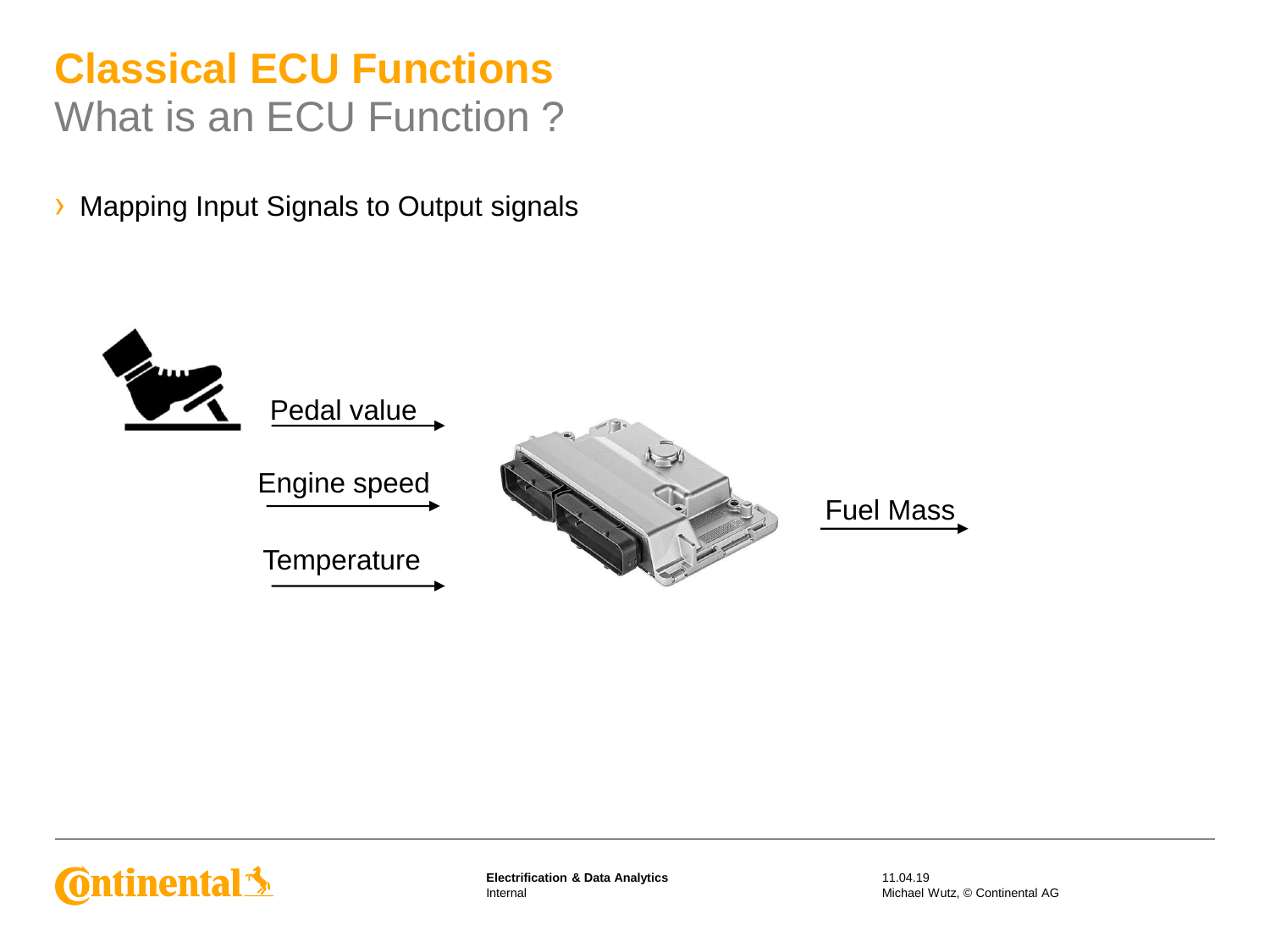# **Classical ECU Functions**

Advantages/Disadvantes

# Advantages

#### **Physically motivated**

High understanding of whats going on (intermediate signals have typically physical units)

Enabling "transfer learning" for single HW change



# **Disadvantage**

- Require development (modelling + coding)
- Require methodology development for calibration = training
- Require tooling for the training (backpropagation)
- Require very special measurements from engine test bench





Internal **Electrification & Data Analytics**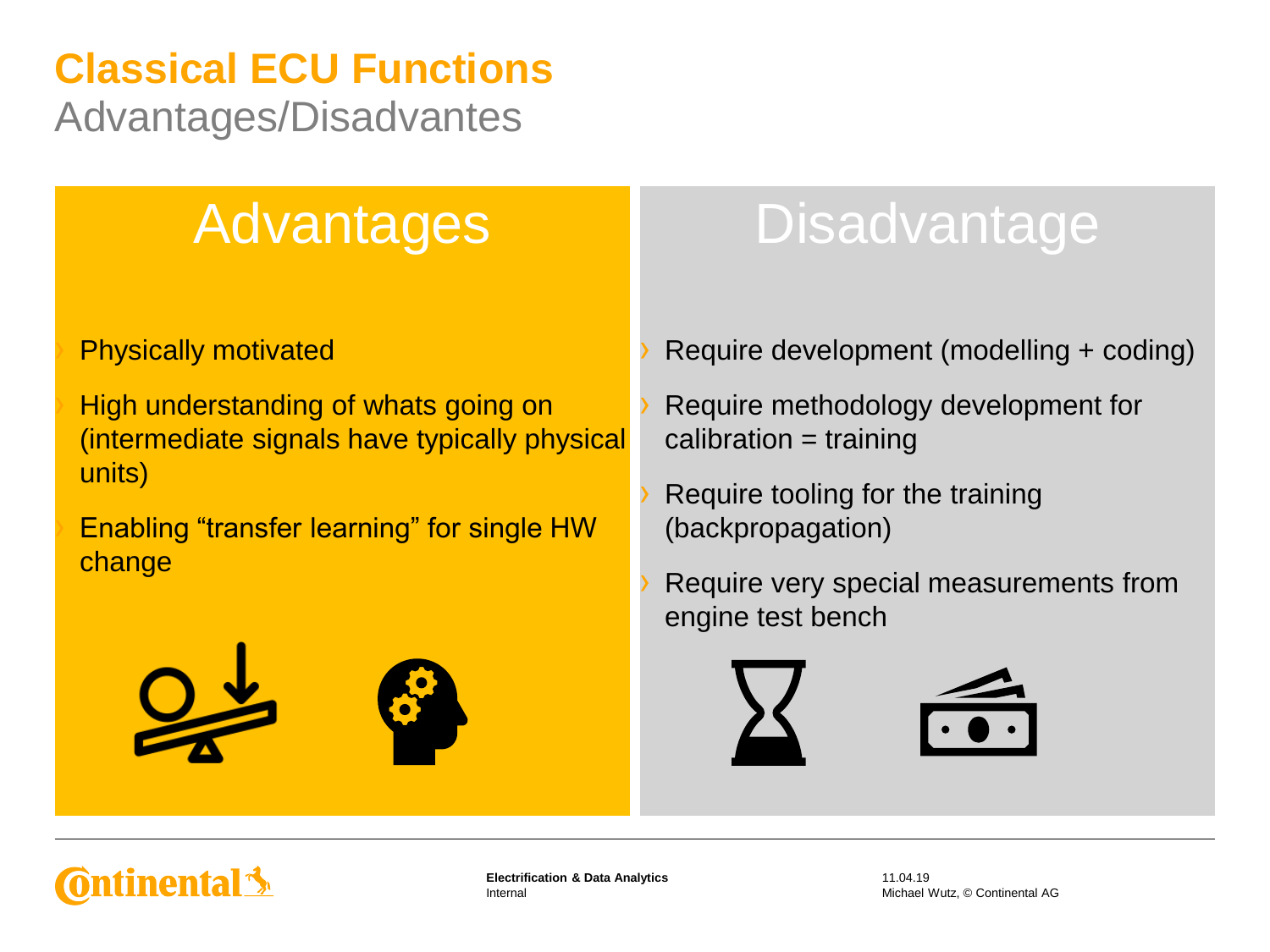### **Deep Dynamical Systems** Network overview

- › No LSTM (Long Short-Term Model)
- › NARX (Nonlinear autoregressive neural network)



tinental <u>\*</u>

Internal **Electrification & Data Analytics**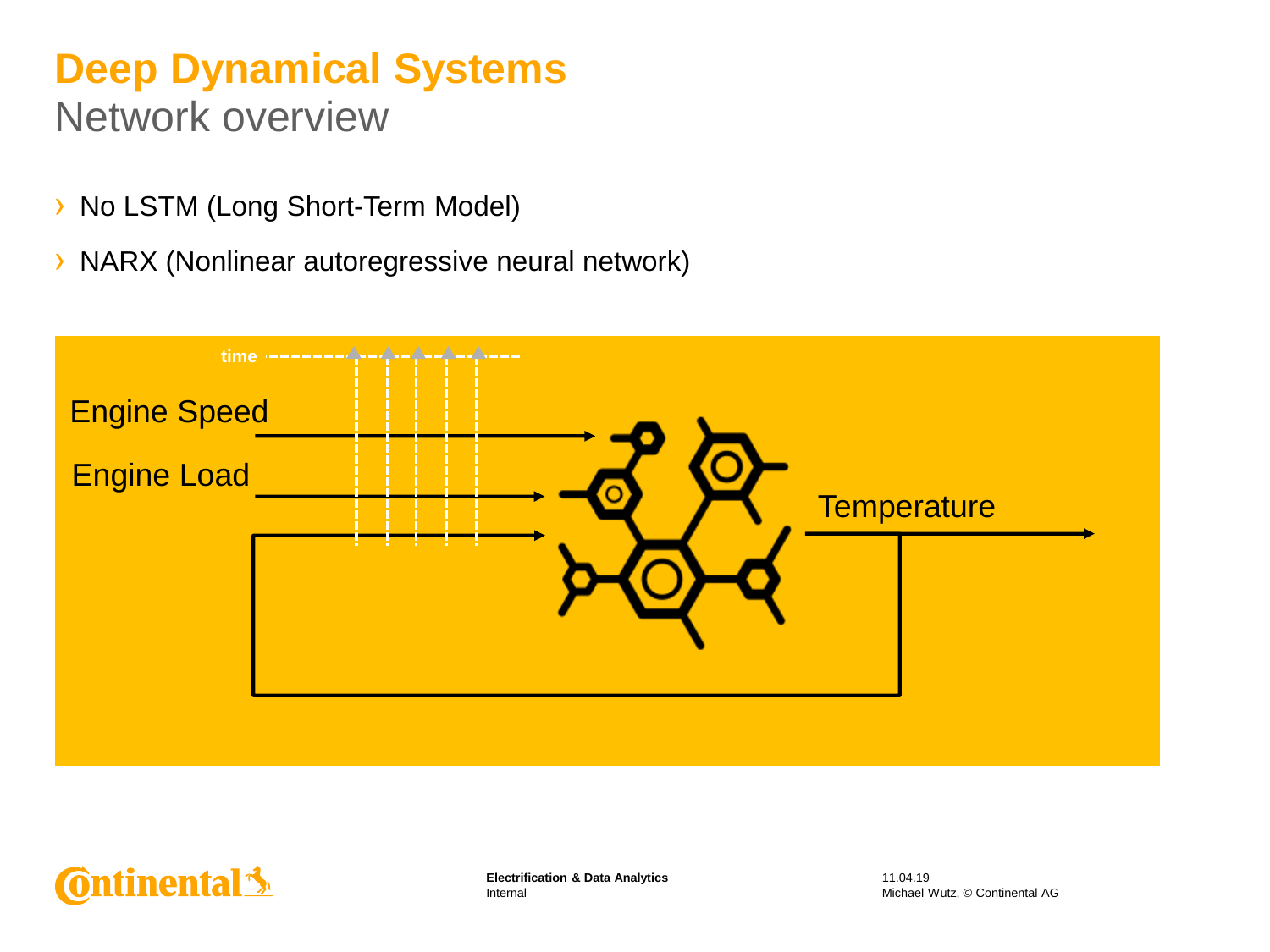# **Deep Dynamical Systems**

Temperature example 40min of driving (validation)



**Ontinental 3** 

Internal **Electrification & Data Analytics**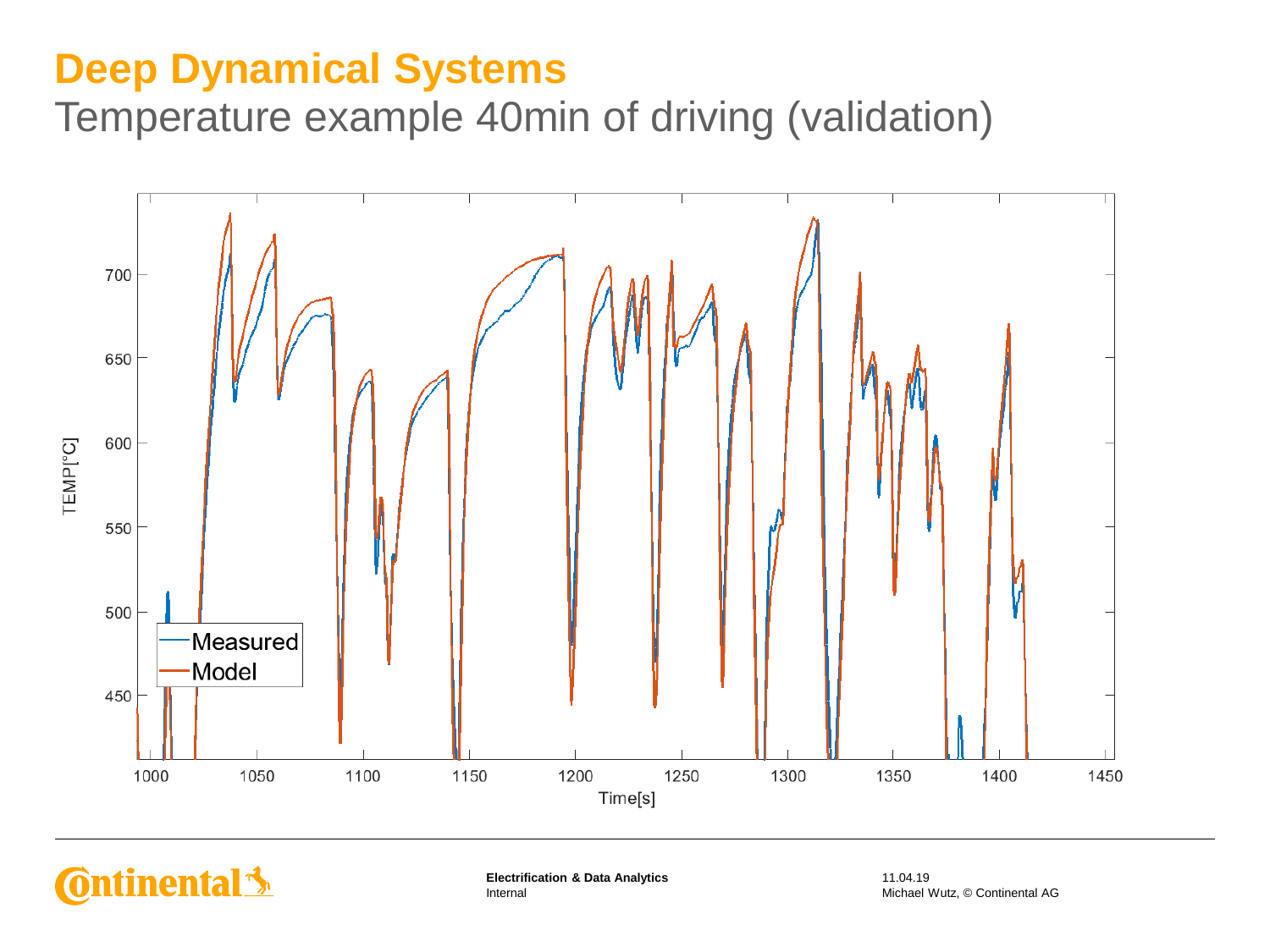# **Deep Dynamical Systems** Training at AWS



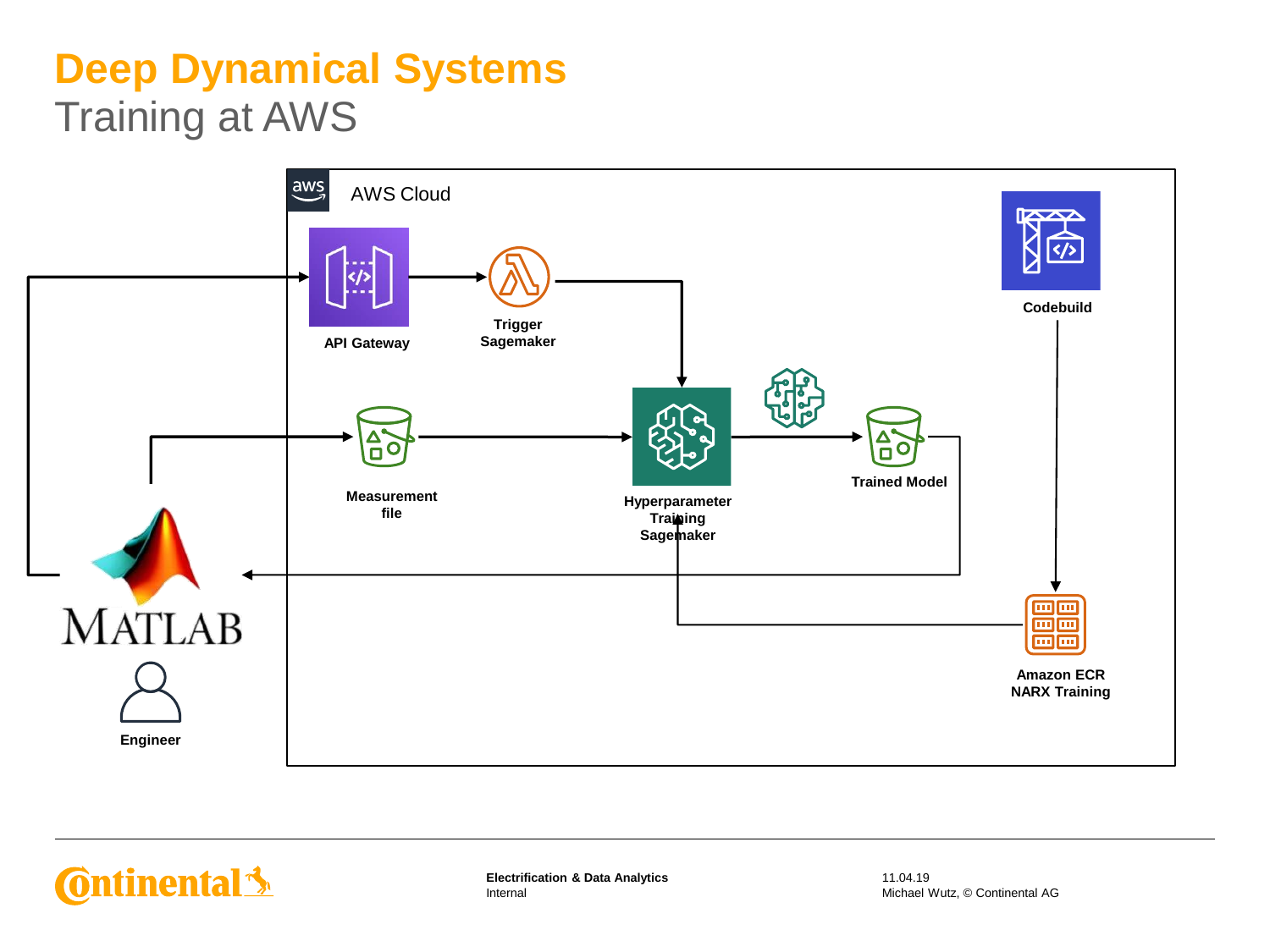# **Deep Dynamical Systems** Applications





Internal **Electrification & Data Analytics**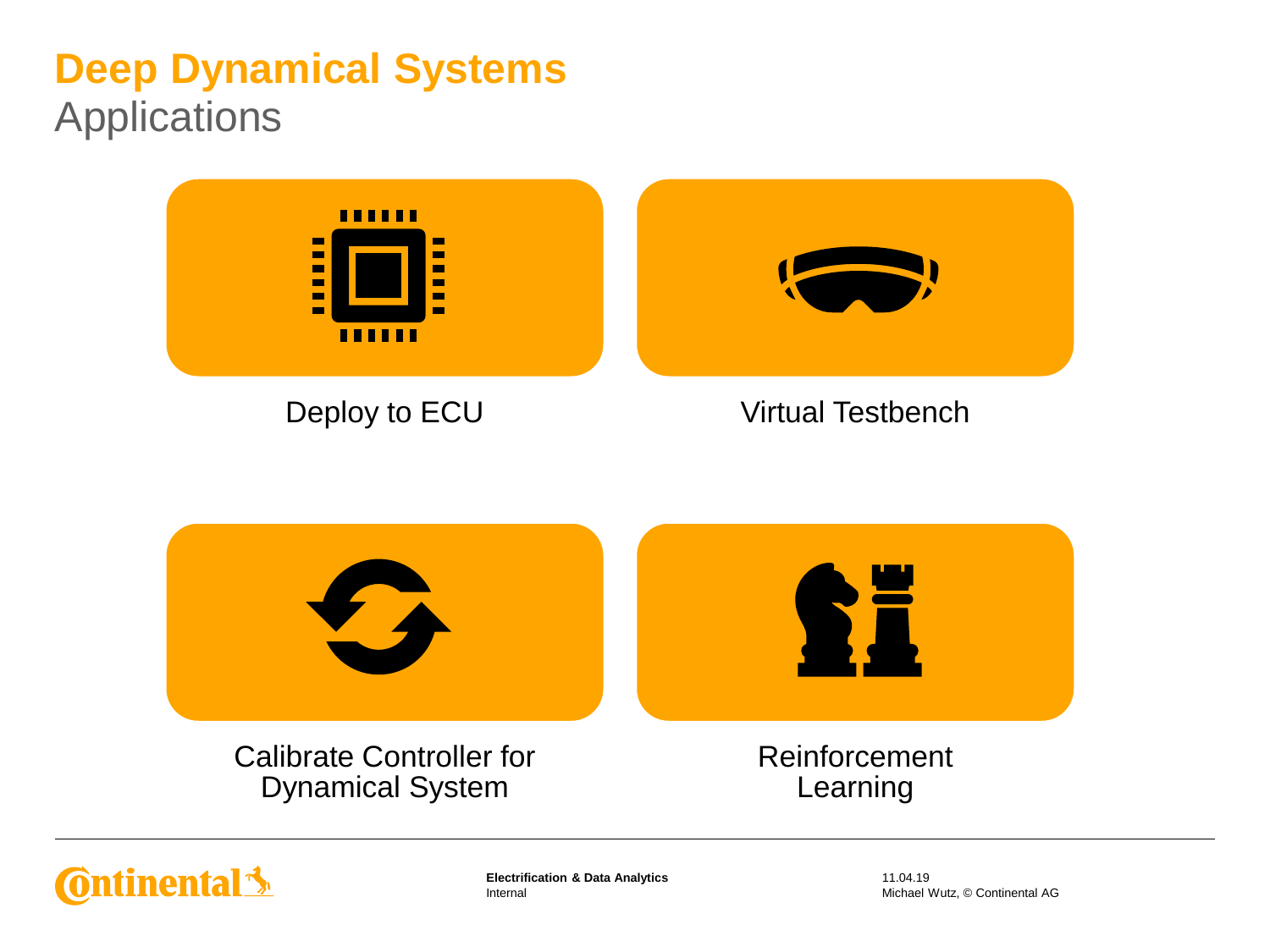# **Deploying Artificial Intelligence As Virtual Testbench** Matlab/Simulink Workflow





**Ontinental 3** 

Internal **Electrification & Data Analytics**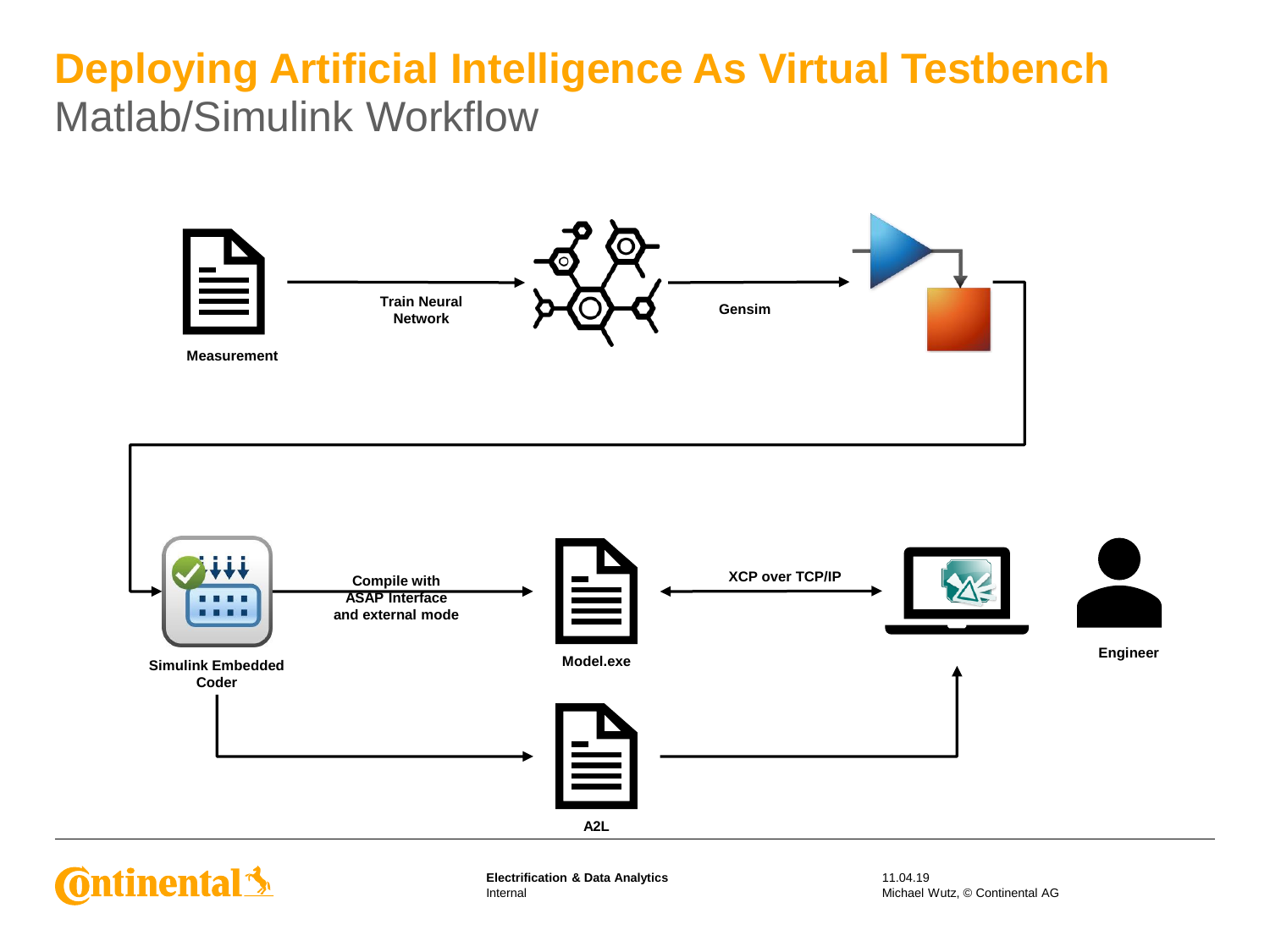# **Deploying Artificial Intelligence As Virtual Testbench** Measure Neural Network with INCA







Internal **Electrification & Data Analytics**